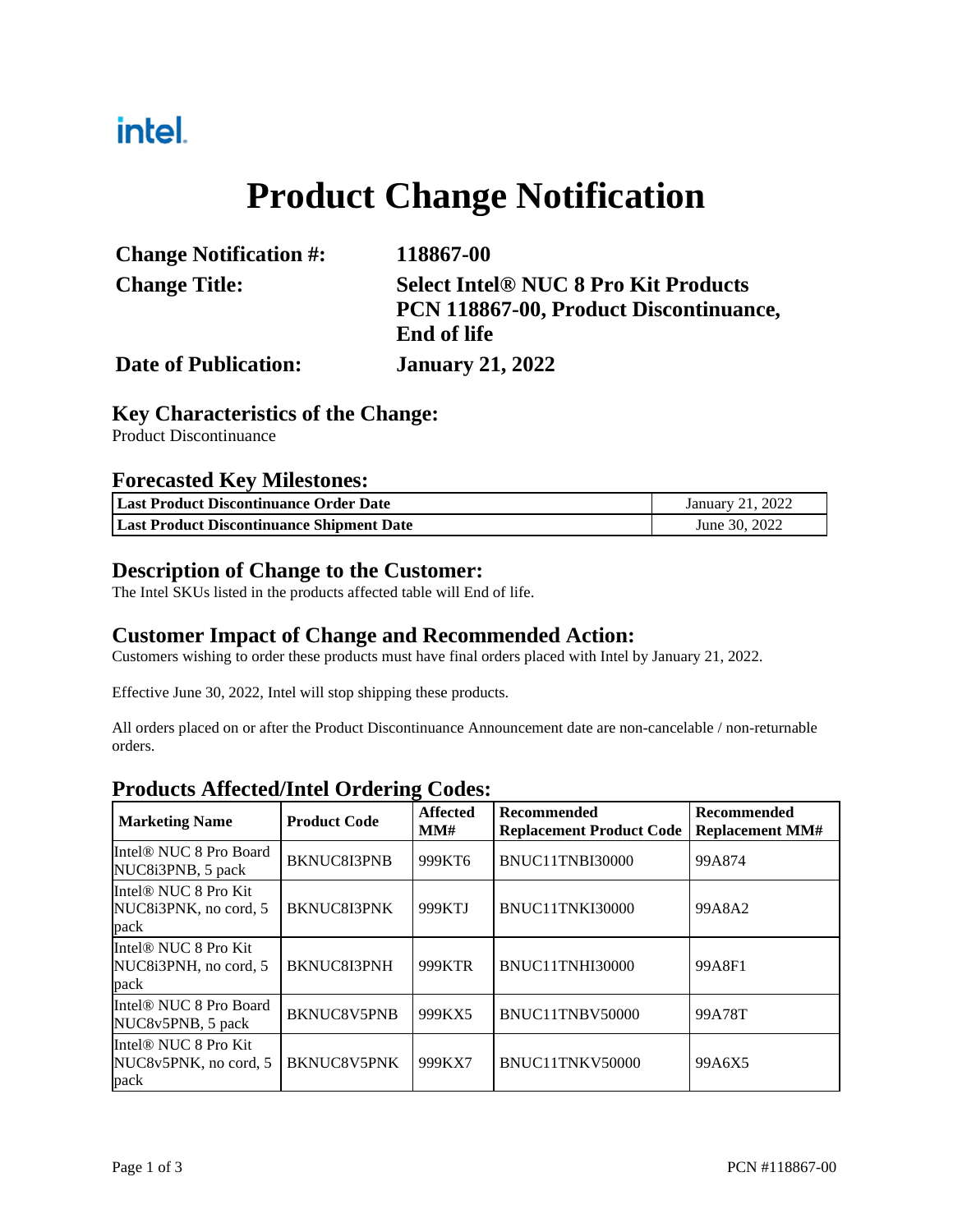| <b>Marketing Name</b>                                             | <b>Product Code</b> | <b>Affected</b><br>MM# | <b>Recommended</b><br><b>Replacement Product Code</b> | <b>Recommended</b><br><b>Replacement MM#</b> |
|-------------------------------------------------------------------|---------------------|------------------------|-------------------------------------------------------|----------------------------------------------|
| Intel® NUC 8 Pro Kit<br>NUC8v5PNK, US cord, 5<br>pack             | BKNUC8V5PNK1        | 999KX8                 | BNUC11TNKV50001                                       | 99A78W                                       |
| Intel® NUC 8 Pro Kit<br>NUC8v5PNH, no cord, 5<br>pack             | BKNUC8V5PNH         | 999KXV                 | BNUC11TNHV50000                                       | 99A7AF                                       |
| Intel <sup>®</sup> NUC 8 Pro Kit<br>NUC8v5PNH, CN cord, 5<br>pack | BKNUC8V5PNH6        | 999KZ6                 | N/A                                                   |                                              |
| Intel <sup>®</sup> NUC 8 Pro Board<br>NUC8v7PNB, 5 pack           | <b>BKNUC8V7PNB</b>  | 999L05                 | BNUC11TNBV70000                                       | 99A78V                                       |
| Intel® NUC 8 Pro Kit<br>NUC8v7PNK, no cord, 5<br>pack             | <b>BKNUC8V7PNK</b>  | 999L08                 | BNUC11TNKV70000                                       | 99A7JH                                       |
| Intel® NUC 8 Pro Kit<br>NUC8v7PNH, no cord, 5<br>pack             | BKNUC8V7PNH         | 999L0T                 | BNUC11TNHV70000                                       | 99A7JR                                       |
| Intel® NUC 8 Pro Kit<br>NUC8v7PNH, CN cord, 5<br>pack             | BKNUC8V7PNH6        | 999L10                 | N/A                                                   |                                              |
| Intel® NUC 8 Pro Kit<br>NUC8v7PNH, IN cord, 5<br>pack             | BKNUC8V7PNH5        | 99A6F4                 | BNUC11TNHV70000                                       | 99A7JR                                       |
| Intel <sup>®</sup> NUC 8 Pro Kit<br>NUC8v5PNH, IN cord, 5<br>pack | BKNUC8V5PNH5        | 99A6F5                 | BNUC11TNHV50000                                       | <b>99A7AF</b>                                |

### **PCN Revision History:**

| <b>Date of Revision:</b> | <b>Revision Number:</b> | <b>Reason:</b>           |
|--------------------------|-------------------------|--------------------------|
| January 21, 2022         | ОC                      | Originally Published PCN |